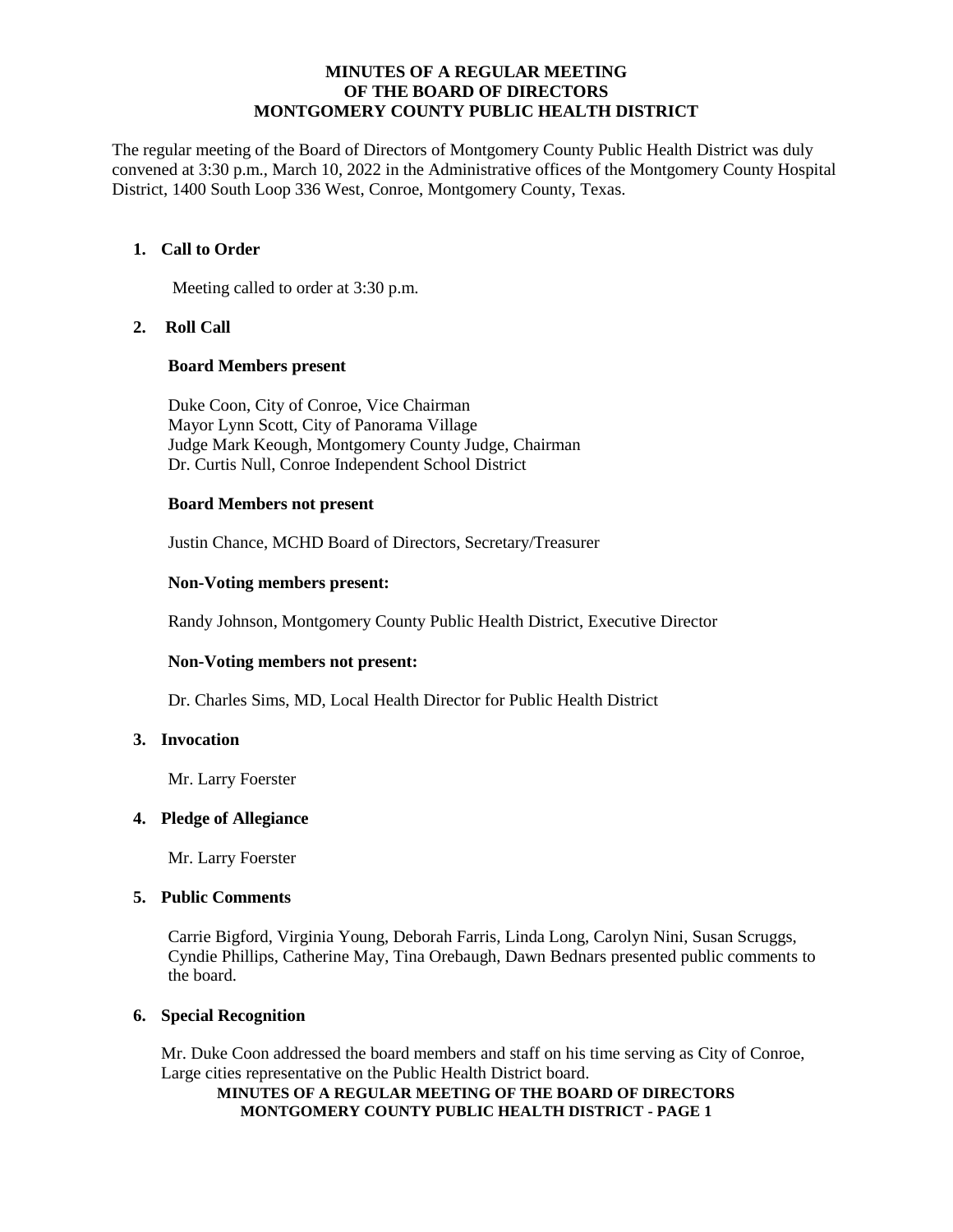Mr. Randy Johnson presented the outgoing Vice-Chairman, Mr. Duke Coon with a plaque for his outstanding service and contributions while serving on the Public Health District board from September, 2016 to June, 2022.

## **7. Consider and act on election of annual chair positions.**

Dr. Null made a motion to nominate Judge Keough as Chairman. Mayor Scott offered second and motion passed unanimously.

Mr. Coon made a motion to nominate Dr. Null as Vice-Chairman. Judge Keough offered a second and motion passed unanimously.

Judge Keough made a motion to nominate Mr. Chance as Secretary/Treasurer. Mayor Scott offered a second and motion passed unanimously.

### **8. Acknowledgement of our appointed County and Small Cities board member representatives to the Public Health District board.**

Mr. Randy Johnson, Public Health Executive Director acknowledged the appointment of:

- Judge Mark Keough, County representative
- Mayor Lynn Scott, Small Cities representative

# **9. Update on board member term limits from July and October, 2014 MCPHD board meetings.**

Mr. Randy Johnson, Public Health Executive Director advised the board member that in reviewing the board positions, we realized in 2019 we only recognized one board member (Judge Keough) out of two board members who were supposed to be appointed/reappointed. In 2020 we did not recognize the three positions that were up for appointment/reappointment due to misreading the term limits from the Public Health minutes of July 24, 2021. Effective 2021 we recognized School Districts, Montgomery County Hospital District and Large Cities appointment/reappointments. So in 2022 we will recognize Small City and County appointment/reappointments.

Going forward:

Odd years – School District, Montgomery County Hospital District and Large Cities Even years – County and Small Cities

Mayor Scott made a motion to accept the changes to the board member term limits. Dr. Null offered a second. After board discussion motion passed unanimously.

# **10. Approval of Minutes from November 4, 2021 Public Health District Regular Board meeting.**

Mr. Coon made a motion to approve the minutes from the November 4, 2021 Public Health District Regular Board meeting. Dr. Null offered a second and motion passed unanimously.

# **11. Report on activities related to Public Health, Epidemiology and Emergency Preparedness. (Alicia Williams, Public Health Director - MCPHD)**

Mrs. Alicia Williams, Public Health Director presented the Public Health report to the board.

#### **NOTICE OF A REGULAR MEETING OF THE BOARD OF DIRECTORS MONTGOMERY COUNTY PUBLIC HEALTH DISTRICT - PAGE 2**